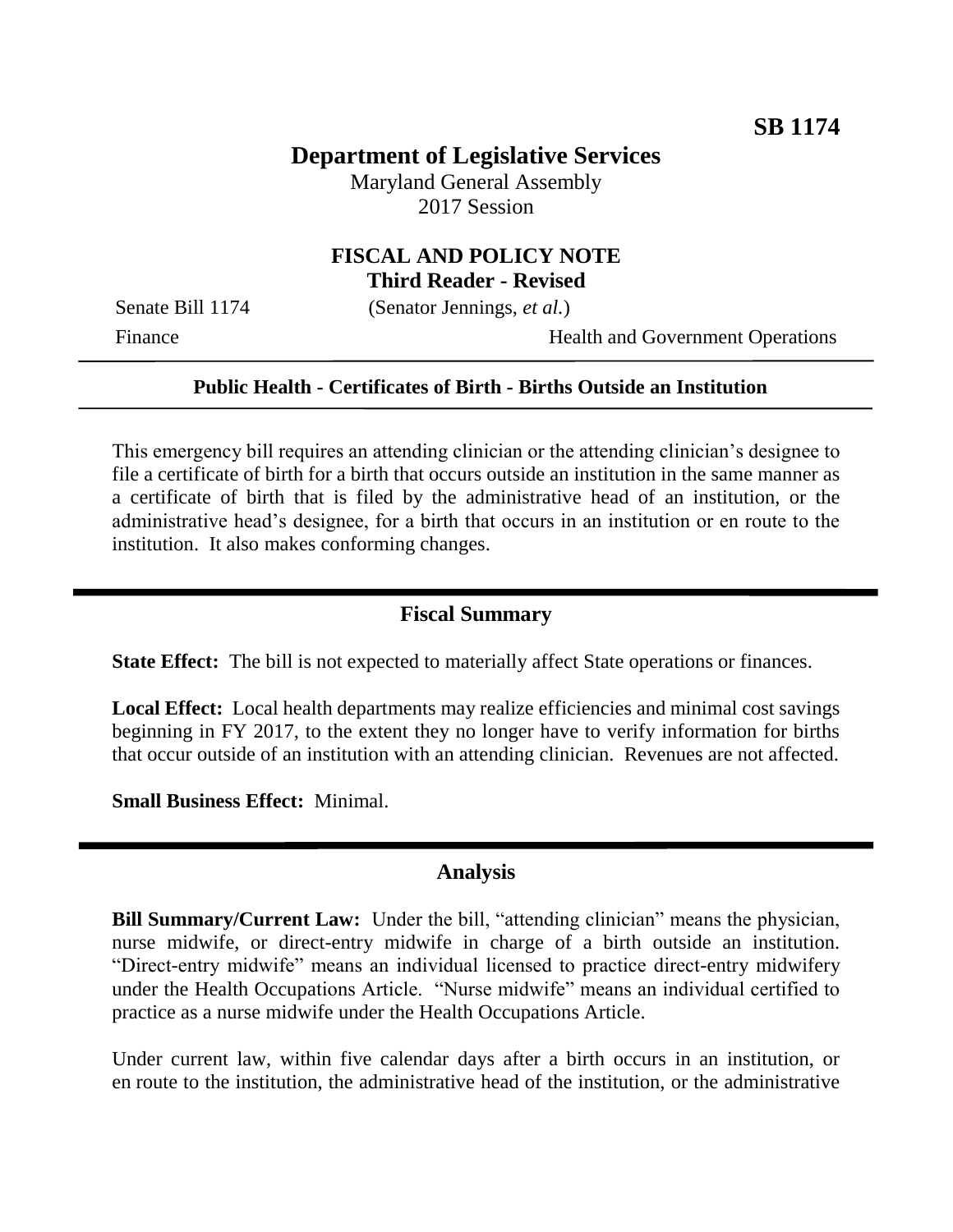head's designee, must prepare a birth certificate on the proper form, secure each required signature, and file the certificate. The bill incorporates an attending clinician or the attending clinician's designee into these requirements for a birth that occurs outside of an institution.

Further, under current law, the attending physician, physician assistant, nurse practitioner, or nurse midwife must provide the date of birth and medical information that are required for the certificate within five days after the birth. If an unmarried woman gives birth in an institution, the administrative head of the institution or the administrative head's designee must provide an opportunity for the child's mother and father to complete an affidavit of parentage, as specified. The bill incorporates an attending clinician and/or the attending clinician's designee into these requirements for a birth that occurs outside of an institution.

Additionally, under current law, an institution, administrative head of the institution, the designee, or an employee of the institution may not be held liable in any cause of action arising out of the establishment of paternity. The bill extends this immunity from liability to attending clinicians and their designees.

Finally, under current law, within five calendar days after a birth occurs outside an institution, the birth must be verified by the Secretary of Health and Mental Hygiene and a birth certificate must be prepared on the proper form and filed by one of the following individuals, in order of priority: (1) the attending individual; (2) in the absence of the attending individual, the father or mother; or (3) in the absence of the father and the inability of the mother, the individual in charge of the premises where the birth occurred. The bill establishes that these requirements only apply to a birth that occurs outside an institution *without* an attending clinician.

**Background:** According to the Vital Statistics Administration (VSA) within the Department of Health and Mental Hygiene (DHMH), State law for birth certificate registrations follows model legislation developed by the U.S. Centers for Disease Control and Prevention (CDC), which specifies different procedures for filing certificates for births that occur in an institution and outside an institution. VSA advises that approximately 450 certificates for births outside of an institution are prepared and filed each year by a variety of birth attendants.

CDC's Model State Vital Statistics Act and Regulations (last updated in 1995) recommends that states adopt language establishing that (1) a certificate of birth for each live birth in the state must be filed with the Office of Vital Statistics or as otherwise directed by the State Registrar within five days after the birth; (2) when a birth occurs in an institution or en route to an institution, the person in charge of the institution or the person's designee must file the certificate, and the physician or other person in attendance must provide the required medical information within 72 hours of the birth; and (3) when a birth

SB 1174/ Page 2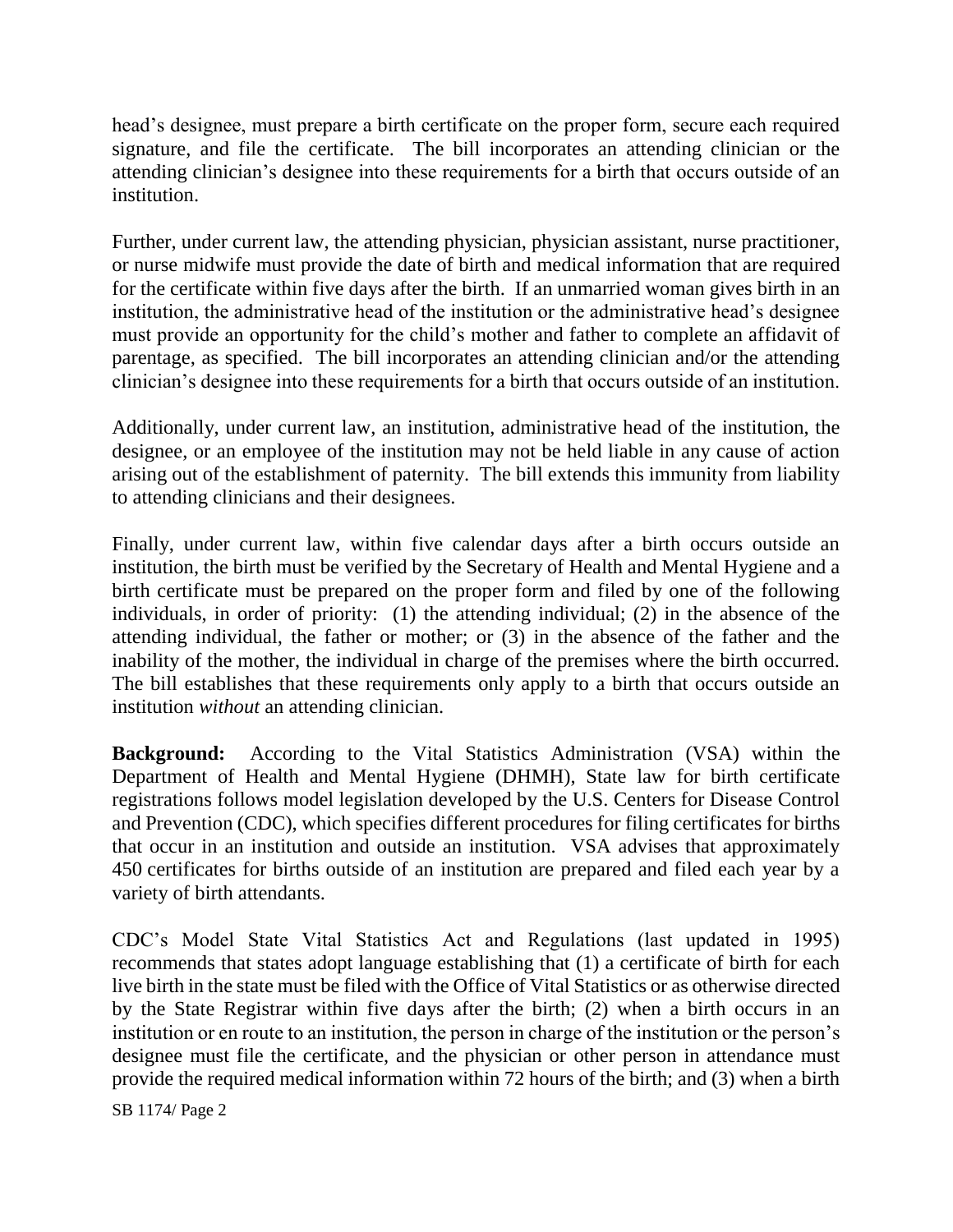occurs outside an institution, the certificate must be prepared and filed by, in order of priority, the attending physician, any other person in attendance, the father or mother, or the person in charge of the premises where the birth occurred. Additionally, the model language specifies that, when a birth occurs outside an institution in the state and the certificate is filed before the first birthday, additional evidence may be required, specifically (1) evidence of pregnancy; (2) evidence that the infant was born alive; and (3) evidence of the mother's presence in the state on the date of the birth.

DHMH regulations specify additional requirements for registering a birth that occurs outside of an institution. Under the Code of Maryland Regulations (10.03.01.03), before the Secretary of Health and Mental Hygiene may accept such birth certificates for registration, the local health officer or designee of the jurisdiction where the birth occurs must verify the facts of the birth and sign the birth record. If the facts cannot be verified, the birth record may only be created upon a court order.

According to the Maryland Affiliate of the American College of Nurse-Midwives (ACNM), DHMH began requiring nurse midwives and direct-entry midwives who attend at-home births to follow the regulations noted above (requiring verification of births by local health departments) in December 2016 through a departmental memorandum. Before then, these practitioners had been following the same birth certificate requirements as those for births occurring in or en route to institutions. ACNM advises that, although the regulations had been in place prior to December 2016, DHMH had not enforced them. ACNM advises that enforcement of the regulations has created confusion amongst both the affected practitioners and local health departments (as it represents a significant departure from prior long-standing practice), causing delays in birth registrations and procedural inconsistencies. ACNM advises that the bill is intended to codify prior practice and alleviate this confusion.

## **Additional Information**

#### **Prior Introductions:** None.

**Cross File:** HB 1632 (Delegate Kipke, *et al.*) - Health and Government Operations.

**Information Source(s):** Maryland Association of County Health Officers; Department of Health and Mental Hygiene; Maryland Affiliate of the American College of Nurse-Midwives; U.S. Centers for Disease Control and Prevention; Department of Legislative Services